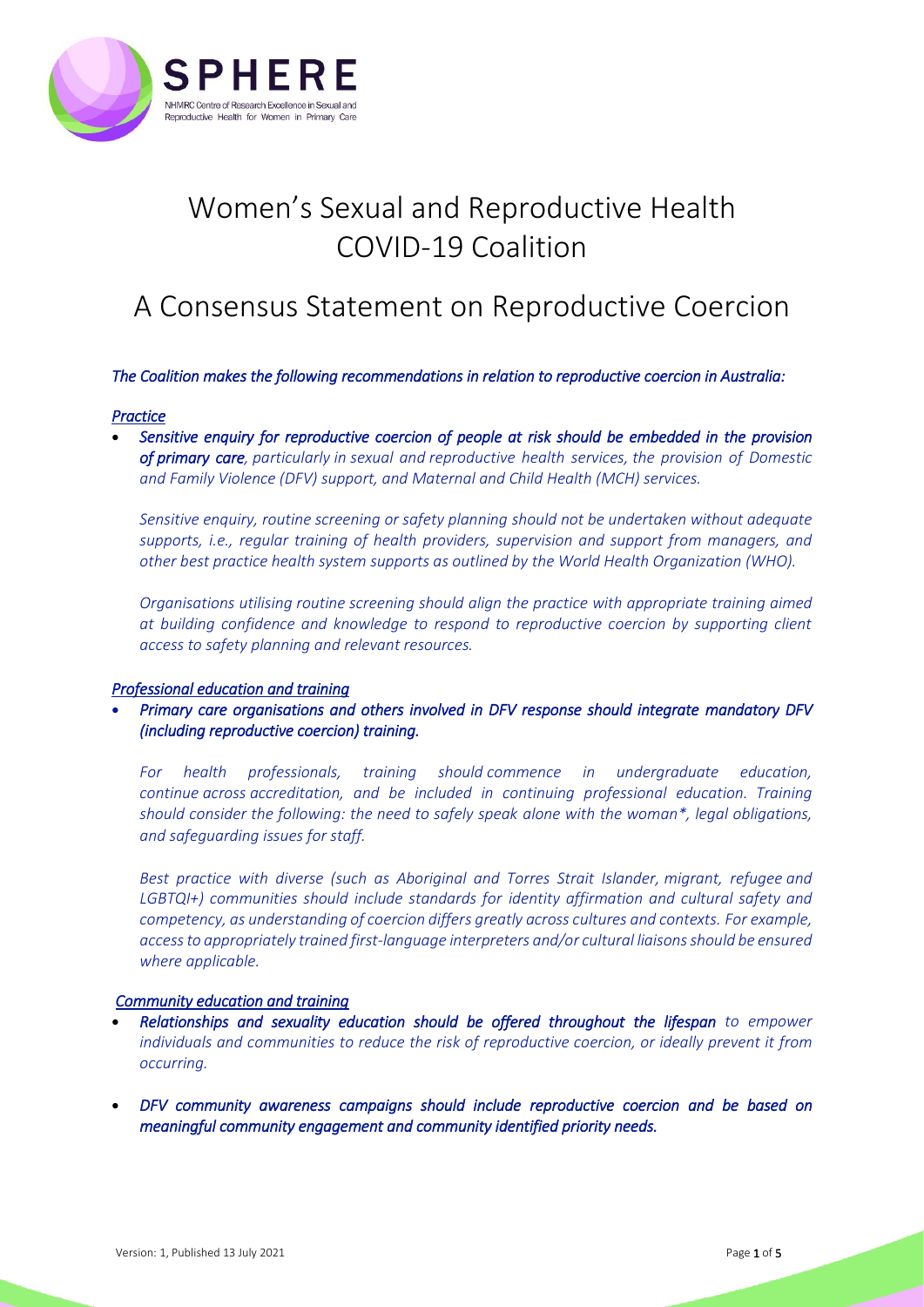

#### *Policy and legislation*

• *Reproductive coercion should remain outside of the criminal code and mandatory reporting of reproductive coercion should not be a requirement of health providers.*

*If coercive control is criminalised, definitions of coercive control within criminal law should omit any reference to sexual and reproductive health, as this would significantly hamper disclosure and the woman's agency. While reproductive coercion is a form of coercive control and can be a factor in DFV, to respond in clinical settings, reproductive coercion should remain outside of the criminal code.*

#### **Background**

Domestic and family violence (DFV) is prevalent globally and can severely damage the health of women and families. Intimate partner violence, the most prevalent form of DFV can damage women's sexual and reproductive health specifically (WHO, 2021). Reproductive coercion (RC) is a distinct form of DFV associated with other forms of gender-based violence, including coercive control, and intimate partner and sexual violence (Tarzia & Hegarty, 2021). RC is a public health problem of global concern associated with higher rates of unintended pregnancies, abortion, and negative reproductive, maternal, parental, and child health outcomes (Grace and Anderson, 2018). Whilst not isolated to the pandemic, COVID-19 is likely to have exacerbated RC, as evidenced by an increase in recorded unwanted pregnancies, increased alcohol and other drug consumption, and other factors linked to DFV (Bourgault et al., 2021).

#### Definitions and prevalence

RC is a highly contested term and there is no agreed definition or measurement tool, nor strong evidence of its prevalence and impact on society. Although a widely accepted and clear definition of RC is lacking, there is consensus that RC encompasses behaviours that interfere with a person's reproductive autonomy (Grace and Anderson, 2018; Marie Stopes, 2020) and include behaviours which extend beyond rape. Some definitions describe RC as actions at the interpersonal level to control pregnancy outcomes against a person's will. The intent of RC is either to:

- *prevent pregnancy* by means such as:
	- o forcing a termination of pregnancy (i.e., abortion); and
	- o forced contraception use (e.g., intrauterine (IUD) insertion); or
- *promote pregnancy* by means such as:
	- o contraceptive sabotage (deliberately tampering with a condom or oral contraception to decrease effectiveness); and
	- o forcing a continuation of an unwanted pregnancy (Tarzia and Hegarty, 2021).

At an interpersonal level, RC may be perpetrated by an intimate partner or a family member, such as a mother-in-law (Grace and Anderson, 2016). Some definitions suggest RC cannot occur without abuse, thus emphasising the inclusion of 'abuse' in any definition (Tarzia, 2019), and there are debates about whether both women and men can be victims of RC (Tarzia & Hegarty, 2021). Other definitions include structural aspects, such as socioeconomic, political, and cultural norms, practices, and polices, or highlight intersectionality, such as the dual experience of racism and homophobia, which may interfere with a person's reproductive decision making (Marie Stopes, 2020). System level examples of RC extend to women with disabilities (e.g., forced sterilisation or use of a intrauterine device or contraceptive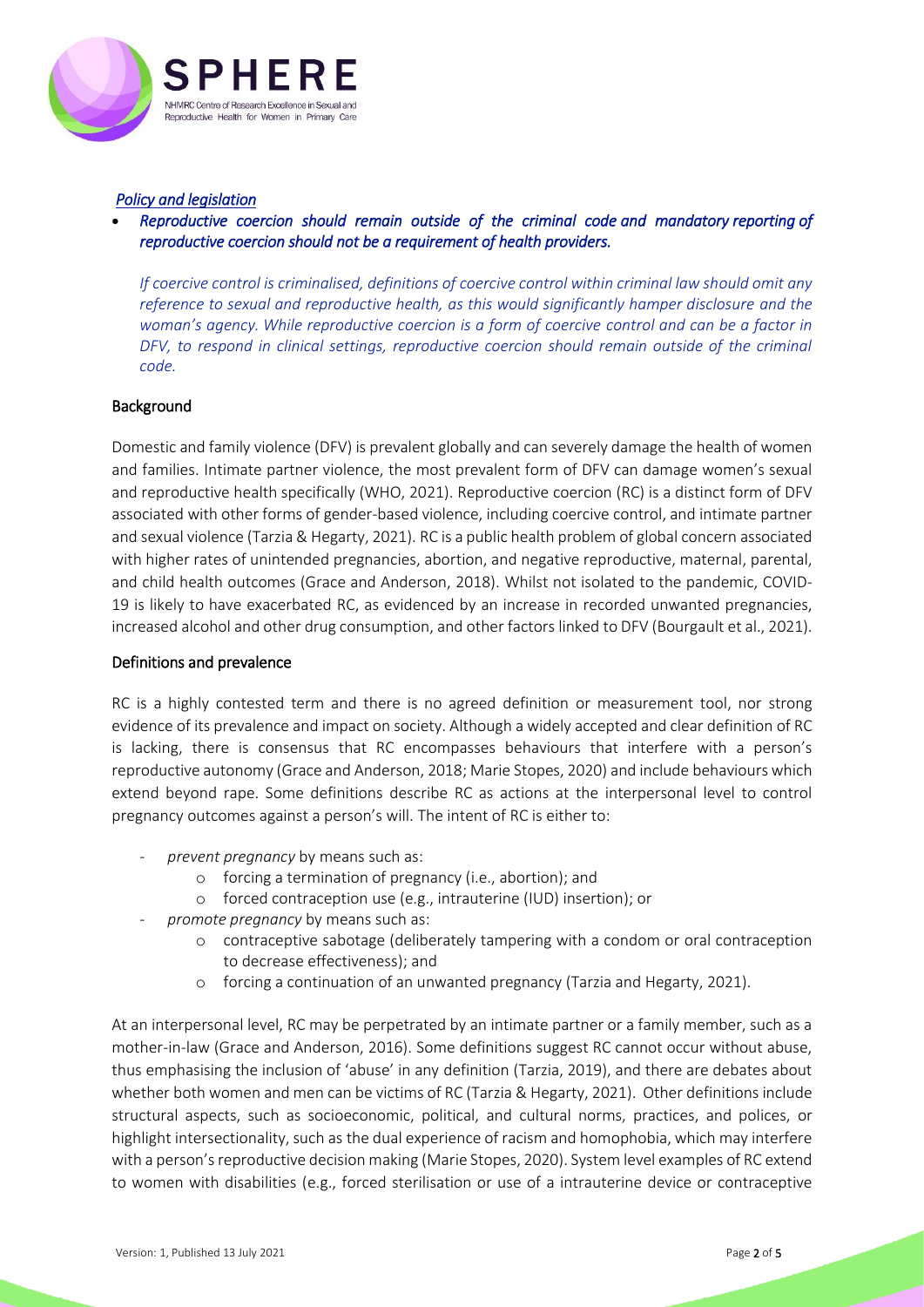

implant), or those culturally and individually embedded such as coerced or implied female feticide (termination of a female foetus because of its sex). Other examples include health providers' beliefs about parenthood for individuals with mental health disabilities or same-sex couples that may lead to gatekeeping appropriate preconception services. These structural and systemic issues as described above can create an environment within society that allows for and perpetuates RC (Marie Stopes, 2020). However, some of the current definitions are imprecise and thus difficult to operationalise. A shared definition/consensus on definitions, rigorous prevalence data and well evaluated intervention data is urgently needed to advance the RC agenda.

## Practice

Some women are more likely to disclose DFV to a primary care provider such as a general practitioner (GP), rather than presenting to DFV services (Cox, 2016). Primary care providers, however, have identified lack of training and adequate referral services, particularly in rural settings, as barriers to responding to DFV/RC (Wellington et al., 2021). Across global settings, women experiencing RC are reported as more likely to use effective, female-controlled forms of contraception to reduce unwanted pregnancies given male partners are less likely to use condoms, signalling the role of effective contraception counselling as a component of the clinician's response (Silverman & Raj, 2014). Therefore, all people experiencing contraceptive sabotage or RC to force a pregnancy should be offered counselling for and access to effective contraception methods (such as long-acting reversible contraception (LARC)) from a qualified health provider. RC should also be considered in the case of all women who present frequently for STI screening, pregnancy testing, and/or abortion care. The role of reproductive technologies (e.g., prenatal testing or the identification of foetal sex or anomalies by ultrasound) has not yet been included within the RC conversation. However, this may potentially affect aspects of RC such as forced, sex-selective abortions (Edvardsson et al., 2021).

# Sensitive enquiry and screening

It is important to distinguish between universal screening for DFV (the application of a standardised question to all according to a procedure that does not vary from place to place), selective screening (where high‐risk groups, such as pregnant women or those seeking pregnancy terminations, are screened), routine enquiry (when all women are asked, but the method or question varies according to the health provider or the individual situation), and case-finding (asking questions if certain indicators are present) (O'Doherty et al., 2015). Where DFV screening or routine inquiry is mandated, RC should be considered and, if disclosed, careful documentation of the type and direction (i.e., to stop or force a pregnancy) should be noted. It is important to consider that those of low-socio economic status are less likely to be screened for DFV in primary care settings (Hooker and Taft, 2021), in addition to being hidden from statistics used to inform health policies about DFV (Vaughan et al., 2015). Accurate, valid and reliable measurement of RC is therefore important for population level estimates, and of crucial importance for any evaluation of novel interventions. Currently, validated screening tools are rare and those available do not cover the range of behaviours or aspects that may infringe upon a person's reproductive decision making (Tarzia & Hegarty, 2021).

#### Education and training

Inclusion of RC prevention and response in curriculum and in-service training is inconsistent across primary care settings. When there is better evidence for definitions, prevalence and good practice, RC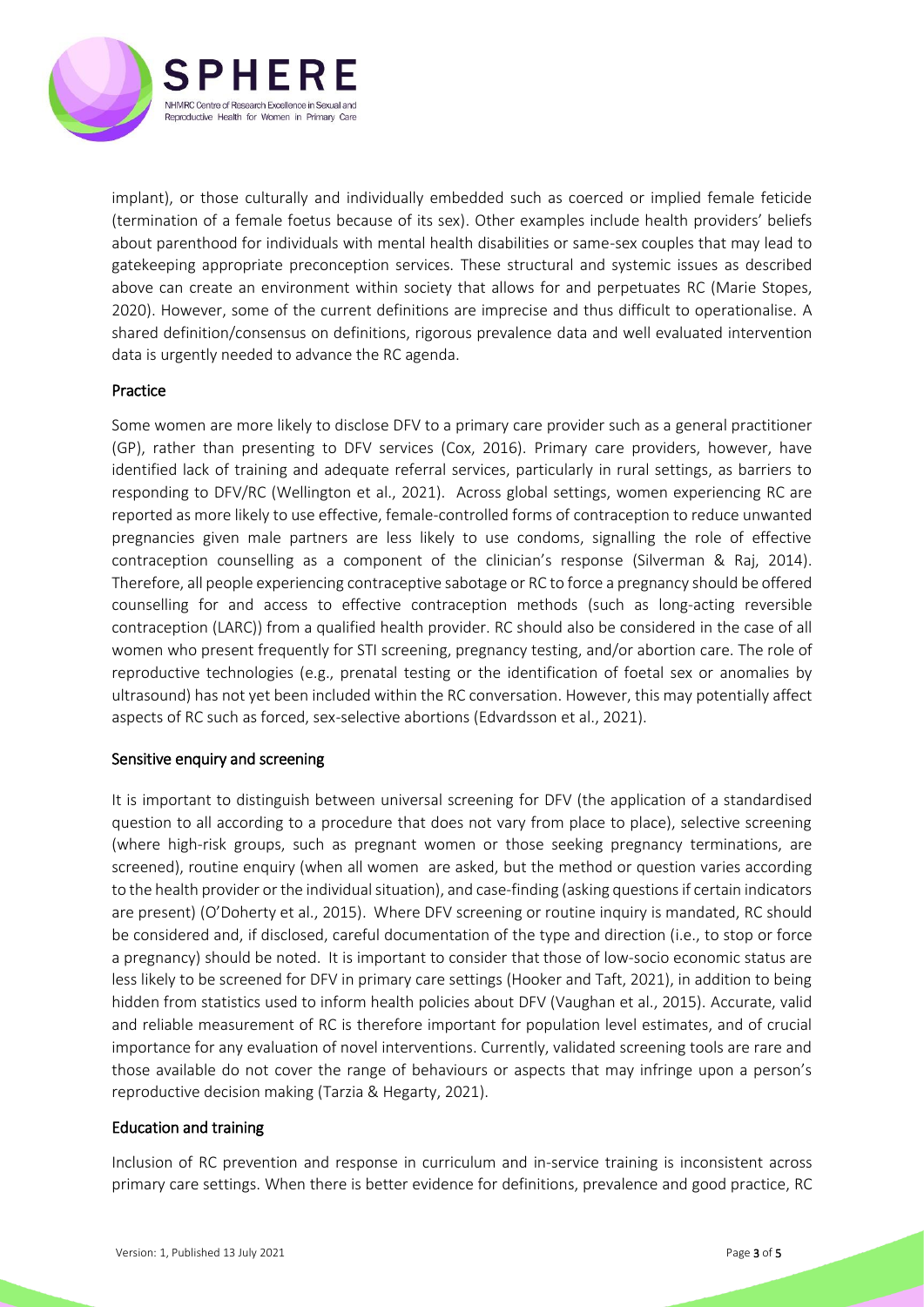

education should be incorporated into all DFV curriculum. As with DFV, training should commence in undergraduate studies, be mandatory for accreditation of health providers likely to see people experiencing DFV and/or RC (e.g., primary care, ante, postnatal, MCH, family planning and abortion services), and be included in Continuing Professional Development. Recommendations for health providersshould promote case finding broadly but routine inquiry in at-risk populations. Education and training must acknowledge intersectionality (the intersection of identity constructs, e.g., race, gender, and sexuality which can influence experiences of discrimination and privilege) (Crenshaw, 1989), identity affirmation, and cultural safety and competency, in addition to addressing the needs of more vulnerable and disadvantaged communities (Tajfel & Turner, 1986; Vaughan, 2015). Aspects of such training should be led by community members or peers and avoid tokenism. Current best practice for DFV/RC should be defined within a WHO framework, as a whole system approach that is woman and person-centred and moves through the health provider and health service out to the health system and society/polity (WHO, 2007; 2019).

## Policy and legislation

Legislation is currently before several state parliaments to criminalise coercive control in Australia, but this Coalition does not believe inclusion of RC within the criminal code would assist in the WHO recommended best practice of 'woman-centred care' for those disempowered by DFV (WHO, 2019). Criminalising RC would create additional barriers to disclosure if the affected person were concerned their partner would be incarcerated or that a legal response would endanger their individual or family's safety (Heron & Eisma, 2021). A person who may not otherwise disclose RC might tell a health provider within a therapeutic setting about an unwanted pregnancy or one too close to a previous pregnancy. A discussion about these RC signs may be a sign to prompt further enquiry about all aspects of DFV given the association with other forms. Growing public interest, policy formulation, and legislature is ahead of expert consensus and a strong evidence base for RC public health policies and interventions.

#### *Referral resources:*

- The White Book: Abuse and violence Working with our patients in general practice (4th edition), RAGCP Accessed from[: https://www.racgp.org.au/clinical-resources/clinical](https://www.racgp.org.au/clinical-resources/clinical-guidelines/key-racgp-guidelines/view-all-racgp-guidelines/white-book)[guidelines/key-racgp-guidelines/view-all-racgp-guidelines/white-book](https://www.racgp.org.au/clinical-resources/clinical-guidelines/key-racgp-guidelines/view-all-racgp-guidelines/white-book) *\*See chapters 11 and 12 for recommendations specific to Aboriginal and Torres Strait Islander people and migrant and refugee communities.*
- Hidden forces: A white paper on reproductive coercion in contexts of family and domestic violence (Second edition), Marie Stopes Accessed from: <https://www.mariestopes.org.au/wp-content/uploads/Hidden-Forces-Second-Edition-.pdf>
- Key Contacts in Migrant Women's Prevention of Violence, Multicultural Centre for Women's Health Accessed from[: https://www.mcwh.com.au/wp-content/uploads/Key-Contacts-](https://www.mcwh.com.au/wp-content/uploads/Key-Contacts-Directory-official_Apr-2021-update-4.pdf)[Directory-official\\_Apr-2021-update-4.pdf](https://www.mcwh.com.au/wp-content/uploads/Key-Contacts-Directory-official_Apr-2021-update-4.pdf)
- Children by Choice education programs. For more information: https://www.childrenbychoice.org.au/forprofessionals/oureducation

<sup>\*</sup>The Coalition acknowledges the diversity in needs and experiences of all people who may access and use abortion and women's sexual and reproductive health services including people who do not identify as women but can experience pregnancy and abortion and may need to access these. Use of the term woman or women without gender-inclusive terminology in the above statement reflects language used within the cited reference(s) and/or that RC is currently understood to affect by majority those who identify as women. Use of this terminology does not necessarily imply a binary view of gender or reflect the views of the Coalition.